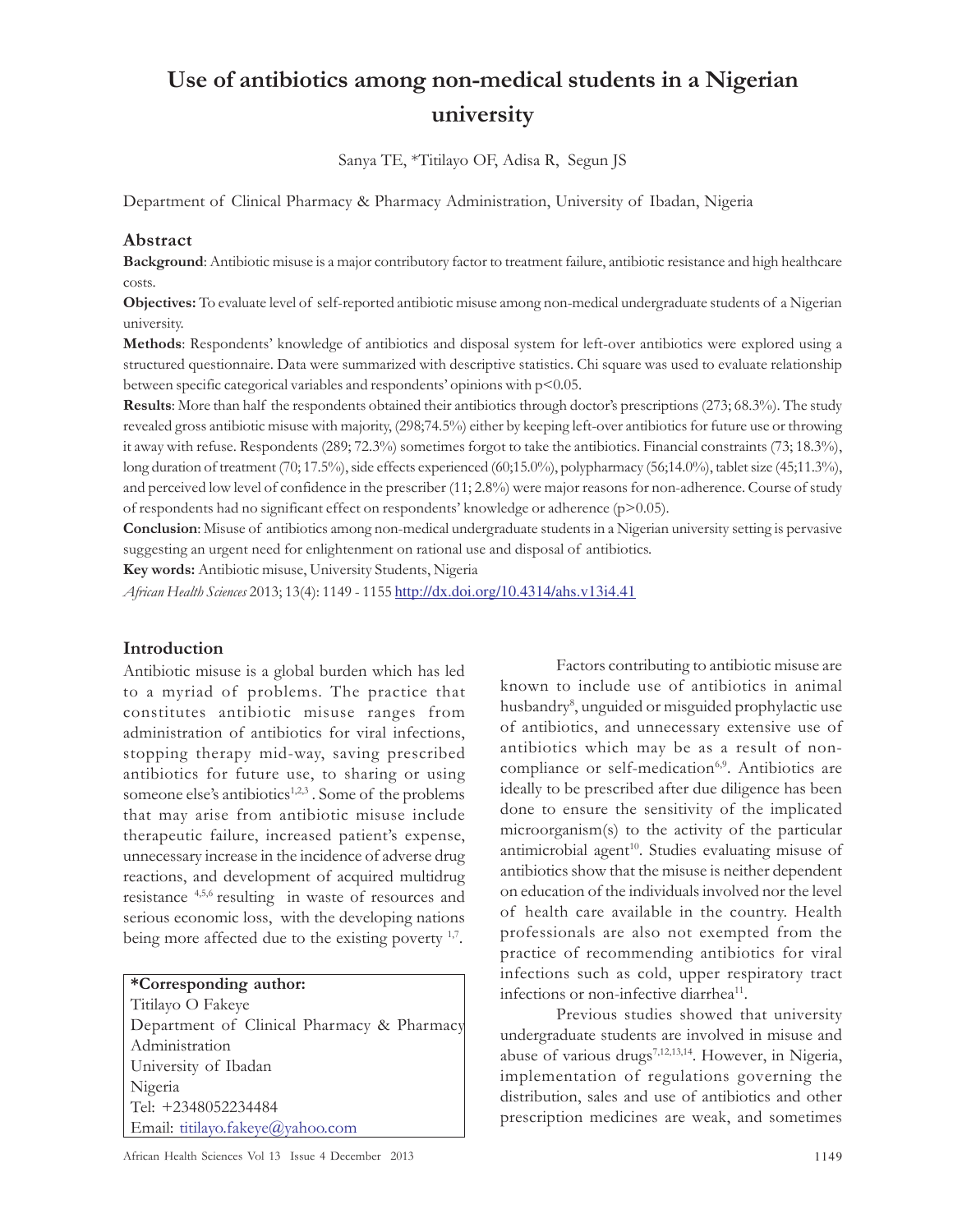non-existent<sup>15</sup>. As a result, the populace are at more risk of irrational use of drugs including antibiotics <sup>2,7,12,14</sup>. The present study therefore evaluated the knowledge and attitude of non-medical undergraduate students of a university in the south-western Nigeria to antibiotics use.

## Methods

# Study setting and Design

This study was a prospective cross-sectional study carried out among non-medical undergraduate students of the University of Ibadan.. In this study, non-medical discipline of study was defined as undergraduate courses in faculties of Arts, Humanities, Education, Technology, Basic Sciences, Agriculture, Law and Social Sciences. Ethical principles outlined in the Helsinki declaration <sup>16</sup> and as stated by the UI/UCH IRB was obtained and fully followed. At the time of the study in 2012, the total number of enrolled undergraduate students in all the faculties in the university was 11,823. Using the Raosoft sample size calculator<sup>17</sup> at a  $5\%$  margin of error, and 95% confidence level, a sample size of 373 was obtained. This was round off to 400, and used as a guide to enroll eligible students between February and June, 2012.

## Validation and Pre-testing of questionnaire

The 20-item questionnaire was assessed for content validity among three members of academic staff of the University of Ibadan, while the pretest was done among twenty students from the faculties of Arts and Education so as to ascertain the appropriateness of sampling procedure and ensure easy comprehension of the questionnaire. The twenty students were subsequently excluded from the main study. Based on the feedback from the pre-test and validity assessment, some questions especially those in open-ended format were re-modified in closeended format to eliminate response ambiguity. The pretested questionnaire was self-administered by the students.

# Inclusion/Exclusion criteria

1150 African Health Sciences Vol 13 Issue 4 December 2013 All undergraduate students (100-500 levels) from the forty-four departments in the non-medical faculties of Technology, Art, Law, Education, Basic Sciences, Social Sciences, and Agriculture were eligible and enrolled for the study based on the almost nonexistent exposure to medicine-related components of their curriculum. Postgraduate students of the university and undergraduate students from the Faculties of Pharmacy, Veterinary Medicine, and College of Medicine were excluded.

## Respondents sampling and data collection

Classes to which the questionnaires were administered were randomly selected. The investigators

visited departments within the faculties of choice and lecture rooms where lectures had just finished distributing the questionnaire. A total of 400 questionnaires were administered through the class representatives using purposive sampling technique among consented students in each department after the selected classes had been briefed on the aims and objectives of the study. Participation was fully voluntary. The questionnaire was divided into sections: Section A clarified respondents' sociodemographic information, and section B contained questions that evaluated students' responses. Questions on respondents' knowledge of antibiotics and reasons for use, source of antibiotics used, disposal system for left-over antibiotics, if any, and the general belief about the use of antibiotics were asked. Other practices that may suggest antibiotic misuse were also explored.

# Data analysis

The data obtained were analyzed using the Predictive Analytics Soft Ware (PASW) Version 17. Descriptive statistics including frequencies and percentages were used to summarize the data, while Chi Square was used to evaluate relationship between categorical variables with  $p<0.05$  considered significant.

# Results

There were 145 (36.3%) male and 255 (63.8%) female respondents. Respondents were in the age range of 16 - 29 years. Pure science-based faculties comprising basic sciences, technology and agriculture had 151 (37.8%) respondents while 249 (62.3%) were from the humanities consisting of law, art, social sciences and education. Almost all the respondents (383; 95.8%), had used antibiotics at different times.

The antibiotics were usually obtained on doctor's prescription (273; 68.3%), pharmacist's recommendation (44; 11.0%), nurse's recommendation (24; 6.0%), trado-medical practitioner's recommendation (5; 1.3%), selfmedication (29; 7.3%) and from friends and relatives (25; 6.3%). Frequency of use of antibiotics among respondents ranged from once a year (10; 2.5%) to anytime the need arises e.g. when ill (102; 25.5%), and anytime antibiotics are recommended (146; 36.5%). Participants' knowledge of indications for antibiotics use is shown in table 1. Almost half the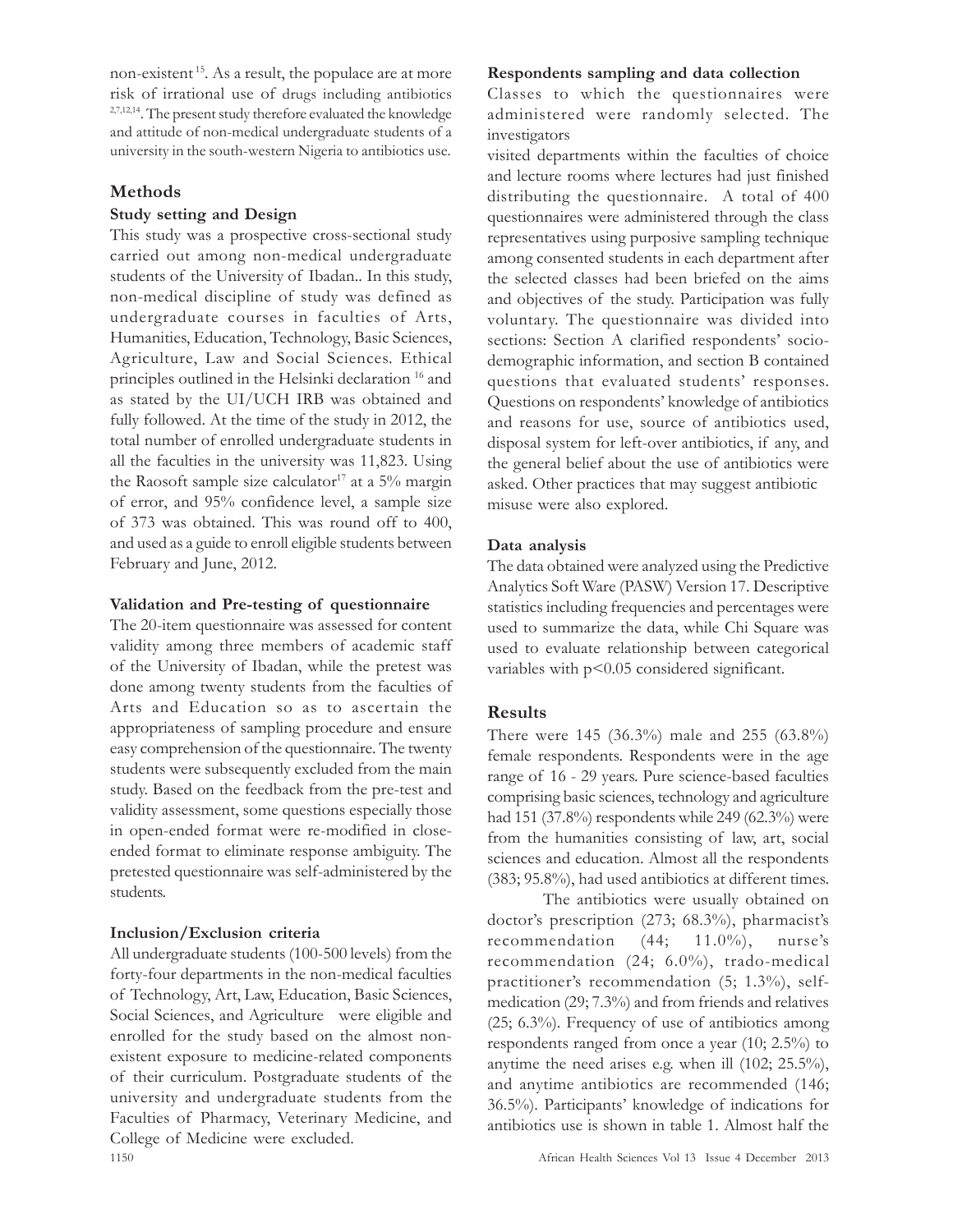respondents (168; 42.0%) always completed prescribed doses of antibiotics, while 114 (28.5%) stopped taking antibiotics on the resolution of the symptoms. Seven respondents (1.8%) sometimes changed to other antibiotics when the effect of the recommended/prescribed antibiotic was perceived not to be adequate. Eighty six respondents (21.5%) stopped taking antibiotics without reason(s).

#### Table 1: Respondents' opinion on indication for antibiotic use

| Indications for use      | Frequency | $\frac{0}{0}$ |  |
|--------------------------|-----------|---------------|--|
| of antibiotics $(n=389)$ |           |               |  |
| Prevention of disease    | 200       | 51.41         |  |
| from suspected intake    |           |               |  |
| of "bad water"           |           |               |  |
| Prevention of disease    | 267       | 68.64         |  |
| from suspected intake    |           |               |  |
| of "bad food"            |           |               |  |
| Prevention of sexually   | 299       | 76.86         |  |
| transmitted disease      |           |               |  |
| Headache                 | 100       | 25.71         |  |
| Catarrh                  | 107       | 27.51         |  |

Response on what was done with unfinished doses of antibiotics showed that 187 (46.8%) kept it for future use, 111 (27.8%) threw it away with refuse, 30 (7.5%) flushed it down the toilet while 25 (6.3%) gave it to other people who may have similar complaints. Forty two (10.5%) had simultaneously used more than one antibiotic including antibiotics with bactericidal and bacteriostatic properties (see table 2), while three  $(0.8\%)$  reported taking proprietary antibacterial agents partly containing same generic contents e.g. Ampicillin with Ampiclox (R) (which contains ampicillin and cloxacillin). Some of the medications mentioned by the participants as examples of antibiotics were not antibiotics. Some were vitamins, such as Vitamins B complex and C, Tripolidine+Pseudoephedrine (Actifed<sup>R</sup>), Folic acid, etc.

| Table 2: List of "antibiotics" used simultaneously by respondents (n=29) |  |  |  |  |
|--------------------------------------------------------------------------|--|--|--|--|
|--------------------------------------------------------------------------|--|--|--|--|

| Combinations of antibiotics used simultaneously | Frequency | $\frac{0}{0}$ |
|-------------------------------------------------|-----------|---------------|
| Vitamin C+Paracetamol+Procold <sup>*a</sup>     |           | 3.45          |
| $(Ampicillin + Cloxacillin) + Amoxycillin**$    |           | 10.34         |
| $Ampicillin + Penicillin**$                     |           | 3.45          |
| Ampicillin + (Ampicillin + Cloxacillin) ***     | 3         | 10.34         |
| Tetracycline + Amoxycillin****                  |           | 6.90          |
| Tetracycline + Folic Acid*                      |           | 10.34         |
| Ciprofloxacin + (Ampicillin+Cloxacillin)****    |           | 10.34         |
| Cotrimoxazole+(Ampicillin+Cloxacillin)**        |           | 3.45          |
| $Nosclavb + (Ampicillin+Cloxacillin)**$         |           | 3.45          |
| Tetracycline + (Ampicillin+Cloxacillin)****     |           | 3.45          |
| (Ampicillin+Cloxacillin)+ Erythromycin**        |           | 3.45          |
| $Artesunate + (Tripolidine + Pseudoephedrine)*$ |           | 3.45          |
| Metronidazole + Tetracycline                    |           | 3.45          |
| Amoxicillin + Ciprofloxacin****                 |           | 6.90          |
| Vitamin B complex + Ferrous Sulphate*           |           | 17.24         |

\* - One or both medicines are not antibiotics

\*\* - Both medicines are antibiotics but there is no rationale for using them simultaneously

\*\*\*- One medicine partly contains one of the active ingredients of the other medicine

\*\*\*\*- There may be antagonism i.e. bacteriostatic and bactericidal activities.

<sup>a</sup>Procold (Paracetamol +Phenylpropanolamine)

 $bNosclav$  (Ampicillin + Cloxacillin)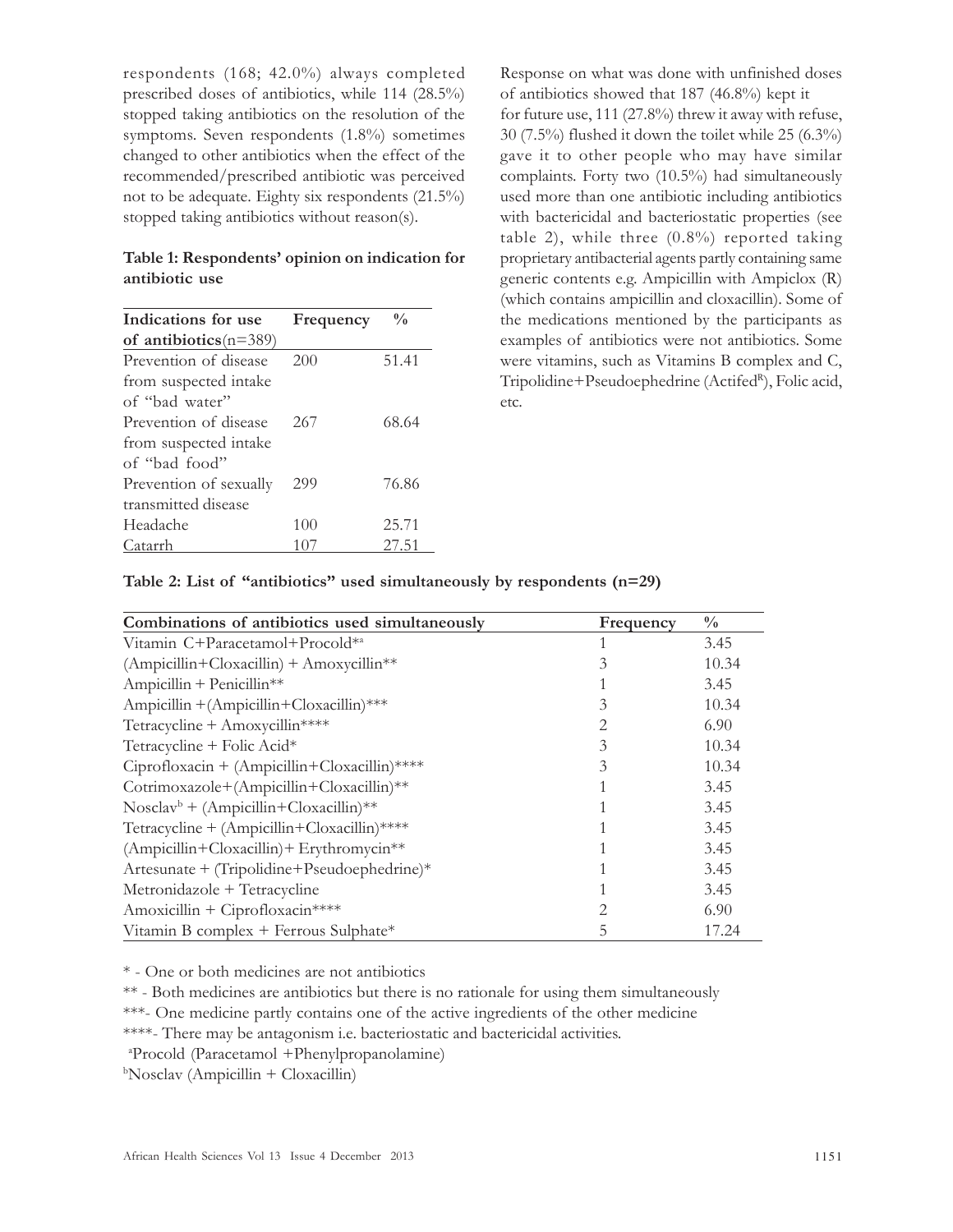Respondents (127; 31.8%) who bought antibiotics without doctor's prescription used the antibiotics in different combinations for various ailments as shown in Table 3. Respondents who bought antibiotics without prescriptions used it for, in different combinations, 2-3 days (127; 100.0%), 4-5 days (69; 54.3%),  $> 5$  days (35; 27.6%) and some, for not more than one day (29; 22.8%). When symptoms were not resolved after taking antibiotics, 179 (44.8%) go to the hospitals, 33 (8.3%) complained to pharmacists, 14 (3.5%) bought more antibiotics, while 11 (2.8%) complained to nurses. Others, 9 (2.3%) sought the advice of friends, 6 (1.5%) changed to other antibiotics while 28 (7.0%) took no further action.

Respondents (289; 72.3%) did not take their antibiotics at the recommended time intervals. Some of the contributory reasons reported for such nonadherence behaviour included financial incapability to purchase full dose (73; 18.3%), long duration of treatment (70; 17.5%), side effects experienced (60; 15.0%), too many tablets to swallow (56; 14.0%), tablets too large (45; 11.3%) and low level of confidence in the prescriber (11; 2.8%). A response common to the majority (240; 60.0%) was that they forgot to go with their antibiotics whenever they travelled out of town. Some of the respondents (282; 70.5%), in addition to the above reasons, also did not always remember the timing for administration of the medicines.

Penicillins were the most common antibiotics bought without prescription. These included Ampicillin+Cloxacillin (38; 29.9%), followed by Amoxycillin (18; 14.2%) and Ampicillin  $(17; 13.4\%)$ .

There was no significant difference among respondents from the different courses of study with respect to knowledge of indications for antibiotics  $(p=0.688)$ . Also, there was no difference in their responses to the use, reasons for use and duration of use of antibiotics.

| Reason for buying antibiotics                                                                       | Frequency      | $\frac{0}{0}$ |
|-----------------------------------------------------------------------------------------------------|----------------|---------------|
| Carbuncles (Boil)**                                                                                 | 28             | 20.74         |
| Unspecified Infection**                                                                             | 25             | 18.52         |
| Malaria                                                                                             | 23             | 17.03         |
| Typhoid fever**                                                                                     |                | 5.19          |
| Stomach ache                                                                                        | 6              | 4.44          |
| Sore throat <sup>**</sup>                                                                           | 6              | 4.44          |
| Diarrhoea*                                                                                          | 5              | 3.70          |
| Wound                                                                                               | 5              | 3.70          |
| Prevent sickness***                                                                                 | 5              | 3.70          |
| Skin irritation***                                                                                  | 5              | 3.70          |
| $Pain***$                                                                                           | 3              | 2.22          |
| Feverish conditions                                                                                 | 3              | 2.22          |
| Menstrual pain***                                                                                   | $\overline{2}$ | 1.48          |
| Constipation***                                                                                     |                | 0.74          |
| Toilet infection**, Sexually transmitted disease**, Headache***,                                    | 11             | 8.15          |
| Appetite stimulant***, Boost antibodies***, blood purification***,<br>repair of worn-out tissues*** |                |               |

|  |  |  | Table 3: Reasons given by respondents for purchasing antibiotics $(n = 135)$ |  |  |  |  |
|--|--|--|------------------------------------------------------------------------------|--|--|--|--|
|--|--|--|------------------------------------------------------------------------------|--|--|--|--|

\* - Antibiotics may be indicated, however, only doctor should prescribe;

\*\* - Antibiotics indicated but doctor should prescribe;

\*\*\* - Antibiotics not indicated.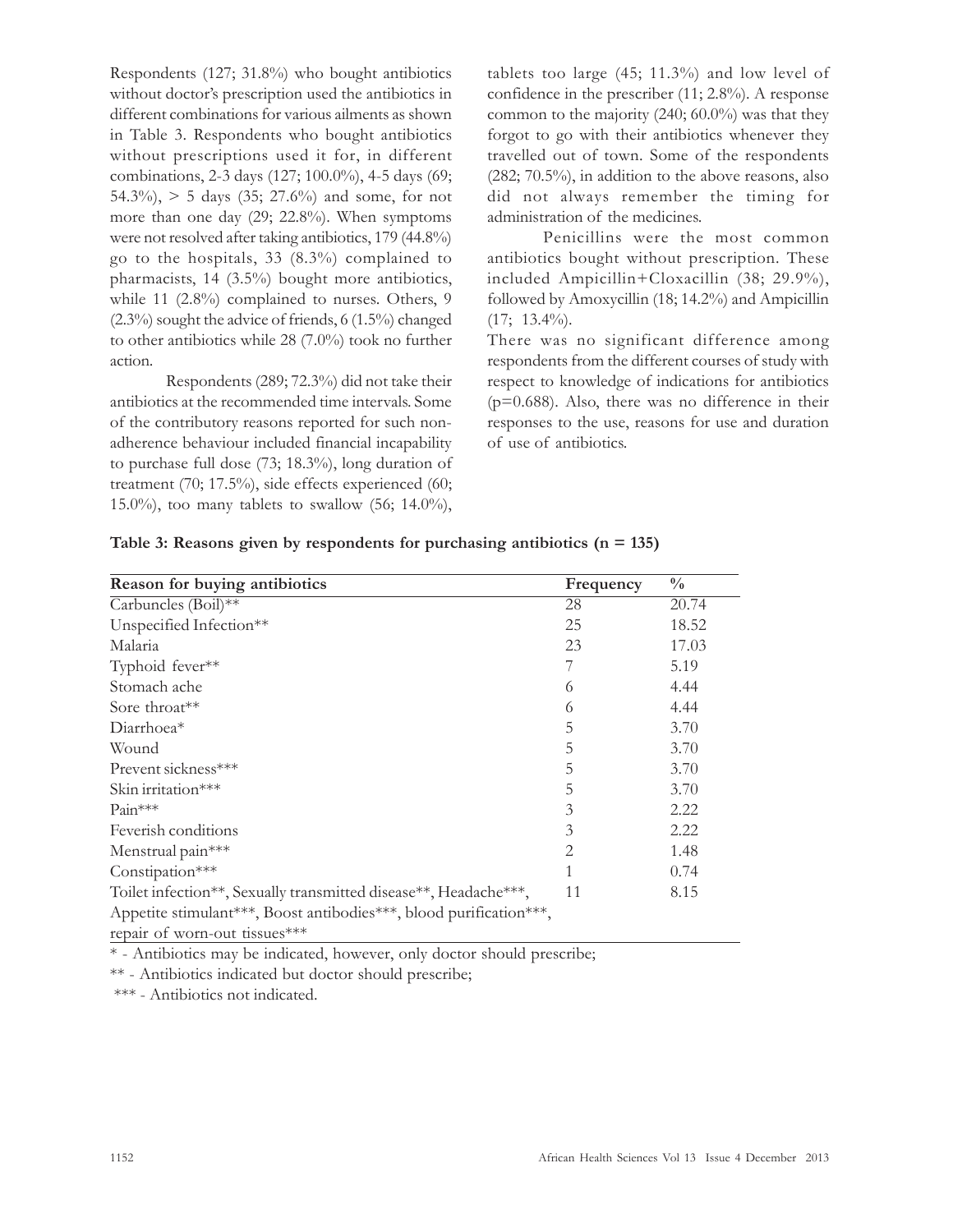#### **Discussion**

From the present study, a large number of respondents obtained antibiotics on doctor's prescription. Although, some of the respondents could be said to engage in irrational use of antibiotics, especially when there is no indication for its use, and at times, prematurely discontinued the antibiotics. Generally, the respondents' knowledge on what an antibiotic is, and the likely indications for antibiotic use were found to be grossly inadequate. Noninfectious ailments such as headache and catarrh were given as indications for which antibiotics were used. Also, vitamins, pain relievers, and cough and cold preparations containing pseudoephedrine + tripolidine were named as examples of antibiotics used. Previous studies have shown that inappropriate use of antibiotic in hospitals could be as high as 30  $-50\%$ <sup>18</sup>, and physicians are also involved in antibiotic abuse by prescribing inappropriate doses of antibiotics <sup>19</sup> .

The respondents' adherence to antibiotics was also found to be inadequate, since a large number of the respondents did not always complete the doses of antibiotics prescribed or purchased without prescription, while majority simply forgot the timing or forgot to take their medicines along with them while travelling. The wrong indications for antibiotic use and non-completion of prescribed or recommended doses could encourage a faster development of resistance to specific antibiotics.

Literature confirms that the use of antibiotics for empirical therapy without definitive laboratory confirmation of the implicated organism could increase the likelihood of development of resistant strains 20,21,22,23,24. It is of interest to note that most of the antibiotics used by the respondents were penicillins which are â-lactamase sensitive with established resistance profile 25,26. The resistance profile of penicillins generally is poor in the locality where the study was carried out <sup>27,28, 29</sup> and as reported in a study conducted in Cape Coast in Ghana 30,31. It is safe to say that this kind of practice found with the respondents in this study might be a contributory factor to the rising rates of resistance to antibiotics. The responses to what is done to the left-over antibiotics are revealing. However, the case of leftover antibiotics shows that either the quantity purchased by individual, or the doses of antibiotic prescribed by an authorised healthcare provider is more than the required dose, or that the regimen was stopped without completing the prescribed

doses. This is a further justification suggesting the need for a definitive laboratory confirmation in order to determine the implicated microorganism thereby ensuring the appropriate treatment duration or regimen. Methods of disposal of left-over antibiotics are also not suitable. The act of flushing this class of drugs down the toilet, or throwing it away with refuse may also encourage resistance to these antibiotics of some of the pathogens that may be found in the sewage. Two separate studies have documented that these methods of disposal of antibiotics do not only lead to the development of multidrug resistant strains of pathogens but also can negatively impact on the environment and cause serious health risk 31,32. In the study by Mispagel & Gary <sup>32</sup>, there was a high number of antibiotic resistant bacteria from pond discharges which was linked to flushing unused antibiotic medications down the toilet by residents.

The act of keeping remaining antibiotics for future use or giving the remaining antibiotics to other people who may have similar ailments is not a safe practice and should be discouraged. In general, there may be need to enlighten the populace about the proper disposal of any unused medicines preferably by encouraging the management of the hospitals and the communities to institute a Disposal of Unused Medicines Programme (DUMP).

The simultaneous use of two or more antibiotics is a practice that is usually discouraged except in selected cases when synergism is required. The use of antibiotics with bactericidal versus bacteriostatic properties is discouraged probably due to antagonism of activity or sometimes, the effects of the bactericidal activity may be nullified by the bacteriostatic antibiotics.

This study was however limited by fact that respondents were not asked to indicate the particular antibiotic they had used for particular ailments. This would have helped in addressing the issue of the implicated antibiotics commonly used for wrong indications. Notwithstanding, future study may need to comprehensively look into this aspect.

## Conclusion

Misuse of antibiotics among non-medical undergraduate students in a Nigerian university setting is pervasive. The students' engagement in different acts of misuse and non-adherence practices with the antibiotics further underscore the urgent need for improved health education and enlightenment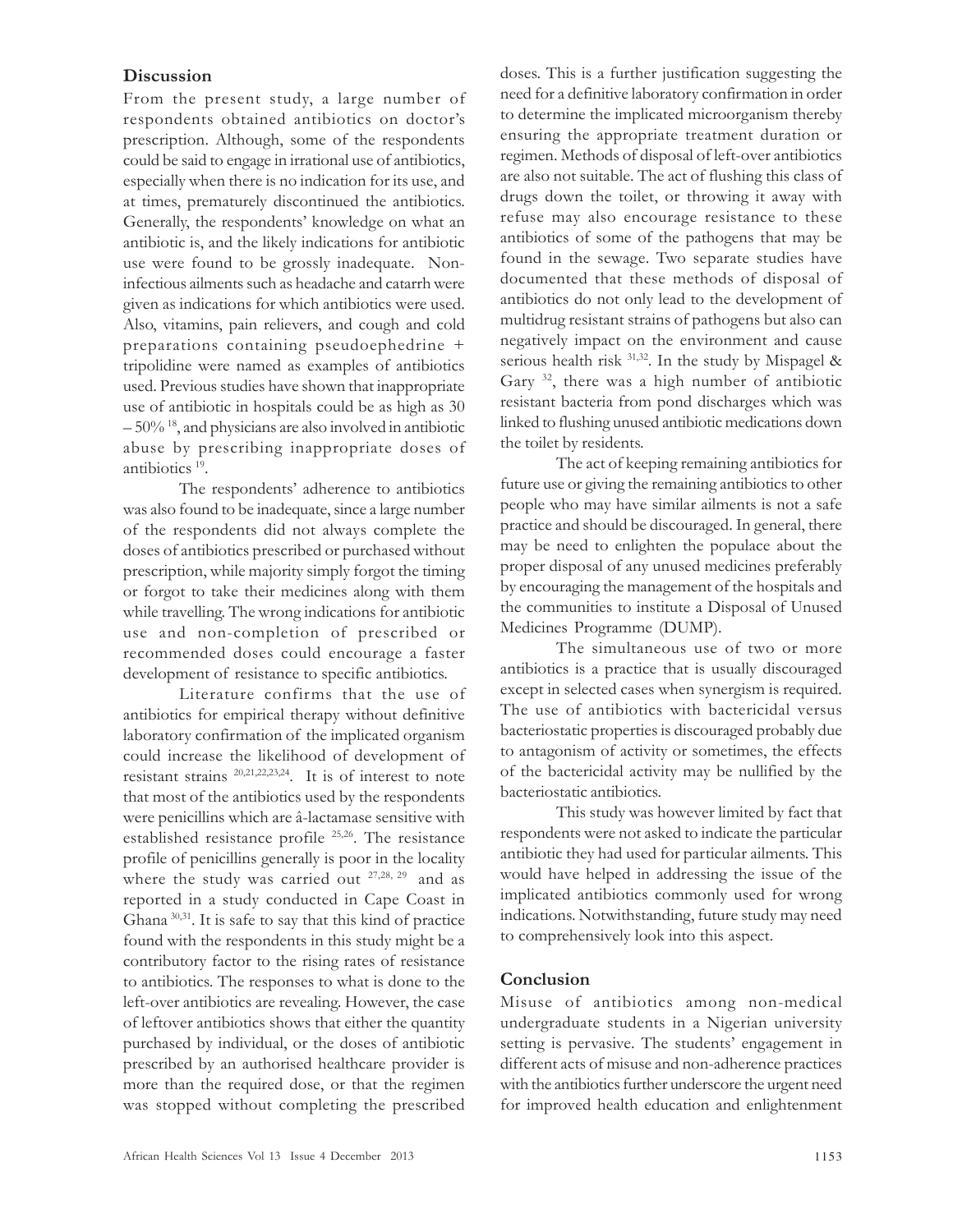campaigns among university students generally on rationale antibiotic usage, and the consequence of irrational use. This can possibly be achieved either by incorporating health-related topics focusing on rational use of antibiotics in the general courses which are compulsory courses for every student, and which gives general knowledge to the students outside their area of study. Also, primary healthcare providers in educational institutions should continue to encourage students to engage in prudent use of antibiotics while Disposal of Unused Medicines Programme should be instituted in university communities.

## References

- 1. Wolff J, Marcelo. Use and Misuse of Antibiotics in Latin America. Clinical Infectious Diseases 1993; 17 (2): S346-S351.
- 2. Bojalil R, Calva J. Antibiotic misuse in diarrhea. A household survey in a Mexican community. Journal of Clinical Epidemiology 1994; 47 (2): 147– 156.
- 3. Peche're JC. Patients' Interviews and Misuse of Antibiotics, Clinical Infectious Diseases 2001; 33 (3): S170-S173.
- 4. Bilal NE, Gedebou M, Al-Ghamdi S. Endemic nosocomial infections and misuse of antibiotics in a maternity hospital in Saudi Arabia. Acta Pathologica Microbiologica et Immunologica Scandinavica 2002; 110 (2): 140–147
- 5. Al-Ghamdi S, Gedebou M, Bilal NE. Nosocomial infections and misuse of antibiotics in a provincial community hospital, Saudi Arabia, Journal of Hospital Infection 2002; 50 (2): 115–121.
- 6. Carey B, Cryan B. Antibiotic misuse in the community-a contributor to resistance? Irish Medical Journal 2003, 96 (2): 43-46.
- 7. Buke C, Hosgor-Limoncu M, Ermertcan S, Ciceklioglu M, Tuncel M, Köse T et al. Irrational use of antibiotics among university students. Journal of Infection 2005; 51 (2): 135–139.
- 8. Khachatourians GG. Agricultural use of antibiotics and the evolution and transfer of antibiotic-resistant bacteria. Canadian Medical Association Journal 1998; 159: 1129-1136.
- 9. Maki DG, Schuna AA. A study of antimicrobial misuse in a university hospital. The American Journal of the Medical Sciences 1978; 275 (3): 271- 282.
- 10. Dunagan WC, Woodward RS, Medoff G, Gray JL, Casabar E, Lawrenz C, et al. Antibiotic Misuse in Two Clinical Situations:

Positive Blood Culture and Administration of Aminoglycosides. Clinical Infectious Diseases 1991; 13 (3): 405-412. doi: 10.1093/ clinids/13.3.405

- 11. Fakeye TO, Omotayo S, Adisa R. Knowledge and treatment recommendations of community pharmacists for cases of diarrhea, migraine headache and malaria in a metropolitan city in southwestern Nigeria. International Journal of Pharmacy Practice. 2013; 21; Suppl (1): 39-40
- 12. Fakeye TO, Itiola OA, & Aboderin O. (1998). Attitude of University of Ibadan students to antibiotic usage. Nigerian Journal of Pharmacy 1998; 29 (4): 205-207.
- 13. Istúriz, RE, Carbon C. Antibiotic Use in Developing Countries. Infection Control and Hospital Epidemiology 2000; 21 (6): 394–397. doi:10.1086/501780.
- 14. Mitema ES. The Role of Unregulated Sale and Dispensing of Antimicrobial Agents on the Development of Antimicrobial Resistance in Developing Countries." In Antimicrobial Resistance in Developing Countries, ed. Aníbal de J. Sosa, Denis K. Byarugaba, Carlos F. Amábile-Cuevas, Po-Ren Hsueh, Samuel Kariuki, and Iruka N. Okeke, 2010. 403–411. Springer New York.
- 15. Erhun WO, Babalola OO, Erhun MO. Drug Regulation and Control in Nigeria: The Challenge of Counterfeit Drugs. Journal of Health  $\mathcal{E}$  Population in Developing Countries 2001; 4 (2): 23-34
- 16. Williams JR. The Declaration of Helsinki and public health. Bulletin of World Health Organization. 2008; 86(8): 650–652
- 17. Raosoft Sample Size Calculator http:// www.raosoft.com/samplesize.html (Accessed on the  $15<sup>th</sup>$  January, 2012).
- 18. Harrison JW, Svec TA. The Beginning of the End of the Antibiotic Era? Part II. Proposed Solutions to Antibiotic Abuse. Quintessence International. 1998; 29 (4) : 223–229.
- 19. Amidi S, Steven S, Bagher R, Ali-Reza Z, Razmjoian. Antibiotic use and abuse among physicians in private practice in Shiraz, Iran. Medical Care 2013; 51: 341–345
- 20. Seppälä H, Klaukka T, Vuopio-Varkila J, Muotiala A, Helenius H, Lager K, et al. The Effect of Changes in the Consumption of Macrolide Antibiotics on Erythromycin Resistance in Group A Streptococci in Finland.